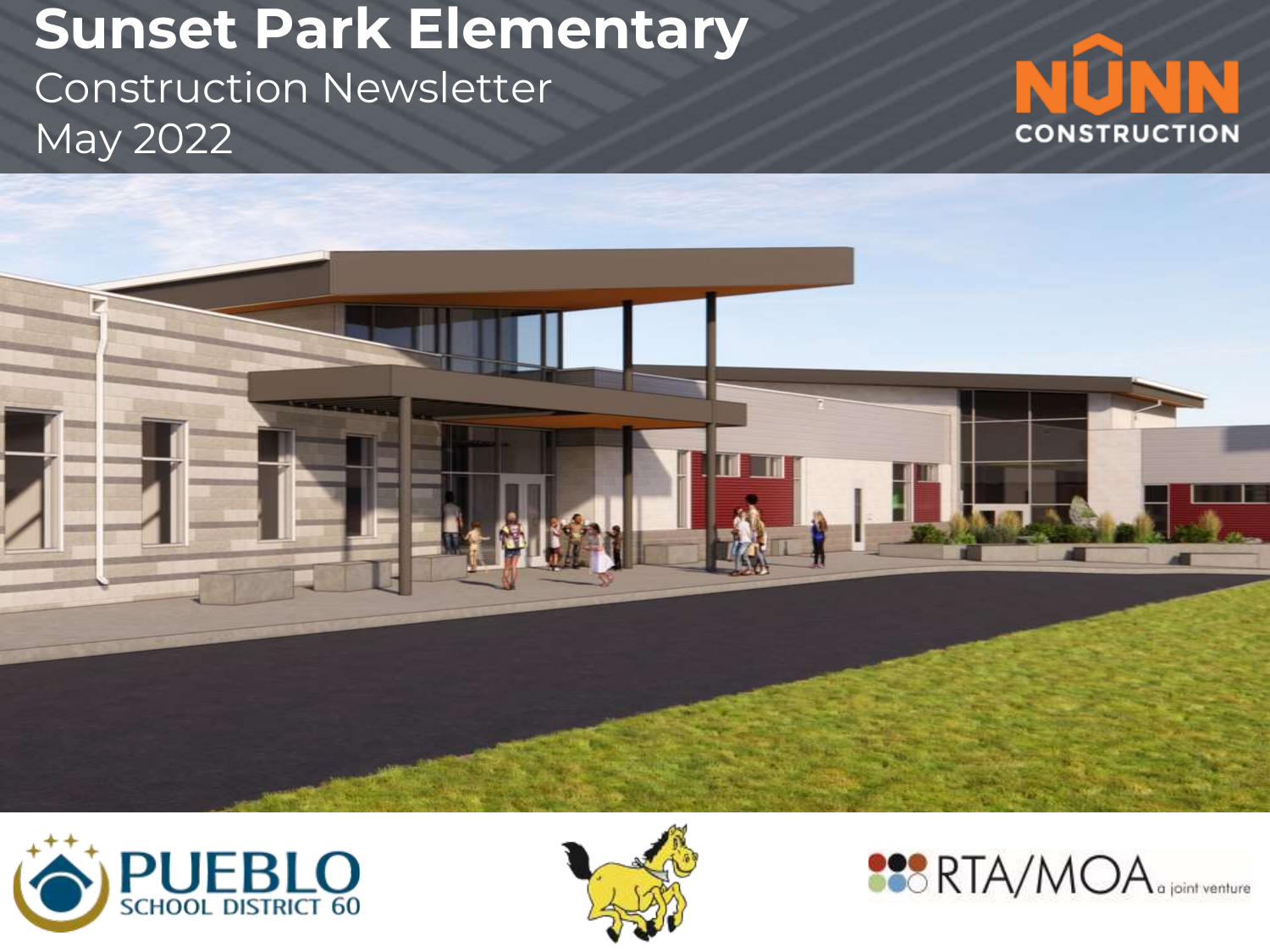### **A Month in Review** Construction Newsletter May 2022



## **Sunset Park Elementary**

- Form and pour interior pads in all areas
- Form and pour walls in Areas: C
- Back fill around walls Area: B & C
- Over excavate in Areas B & C for interior pads
- Structural CMU topped out at music & stage
- Continue electrical and plumbing underground Area: A & B
- Started CMU at electrical and mechanical rooms
- Damproofing/waterproofing stem walls in Areas: C
- Import structural fill Area: B & C

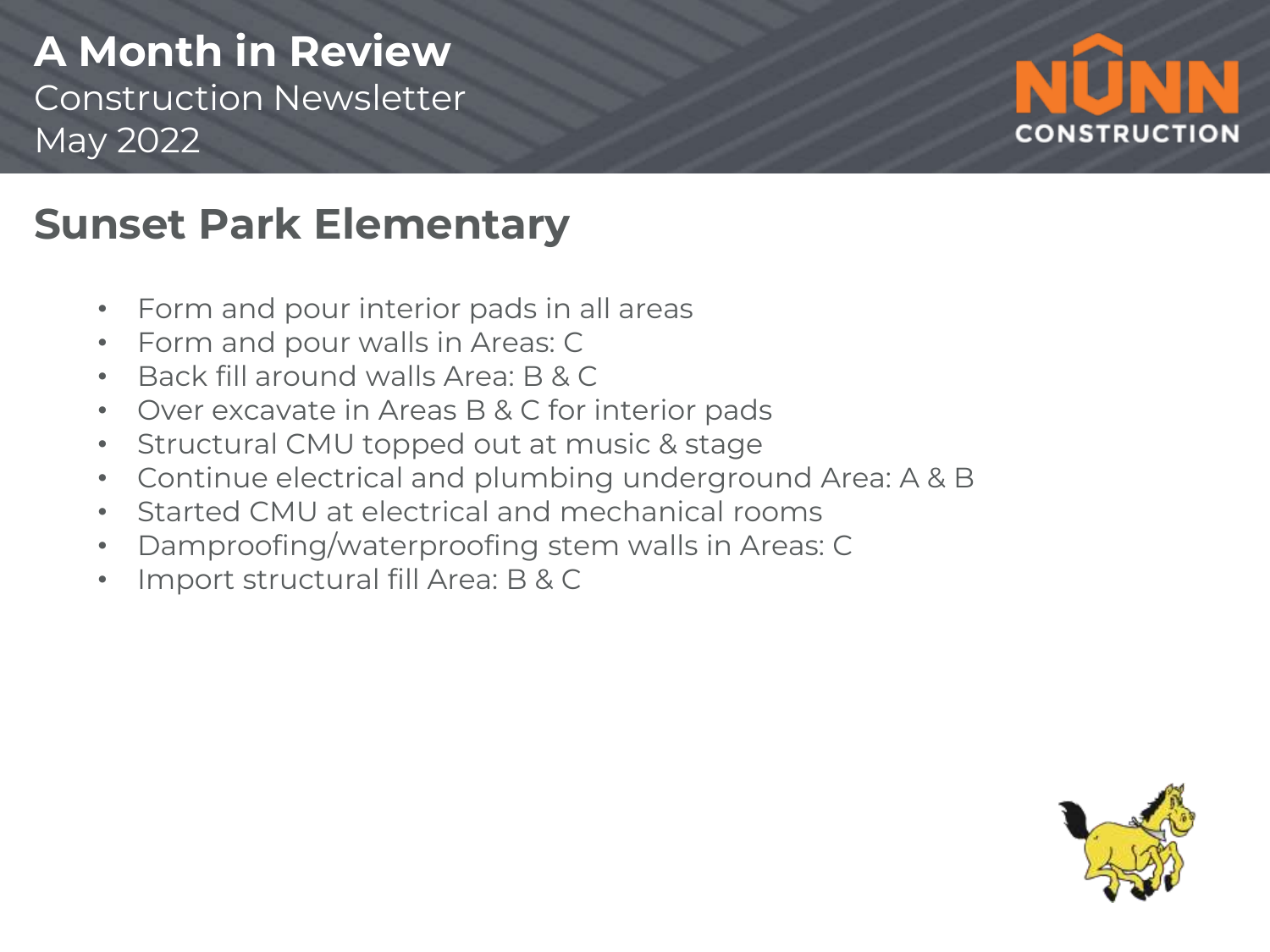# **What's Next in June?**

Construction Newsletter May 2022



# **Sunset Park Elementary**

- Form and pour interior pads in all Areas
- Back fill in all Areas
- Structural CMU Area: A
- Erecting steel Area: A
- Continue electrical and plumbing underground
- Pour SOG in Area A & electrical/mechanical room
- Start utilities
- Install Decking on the north side Area: A

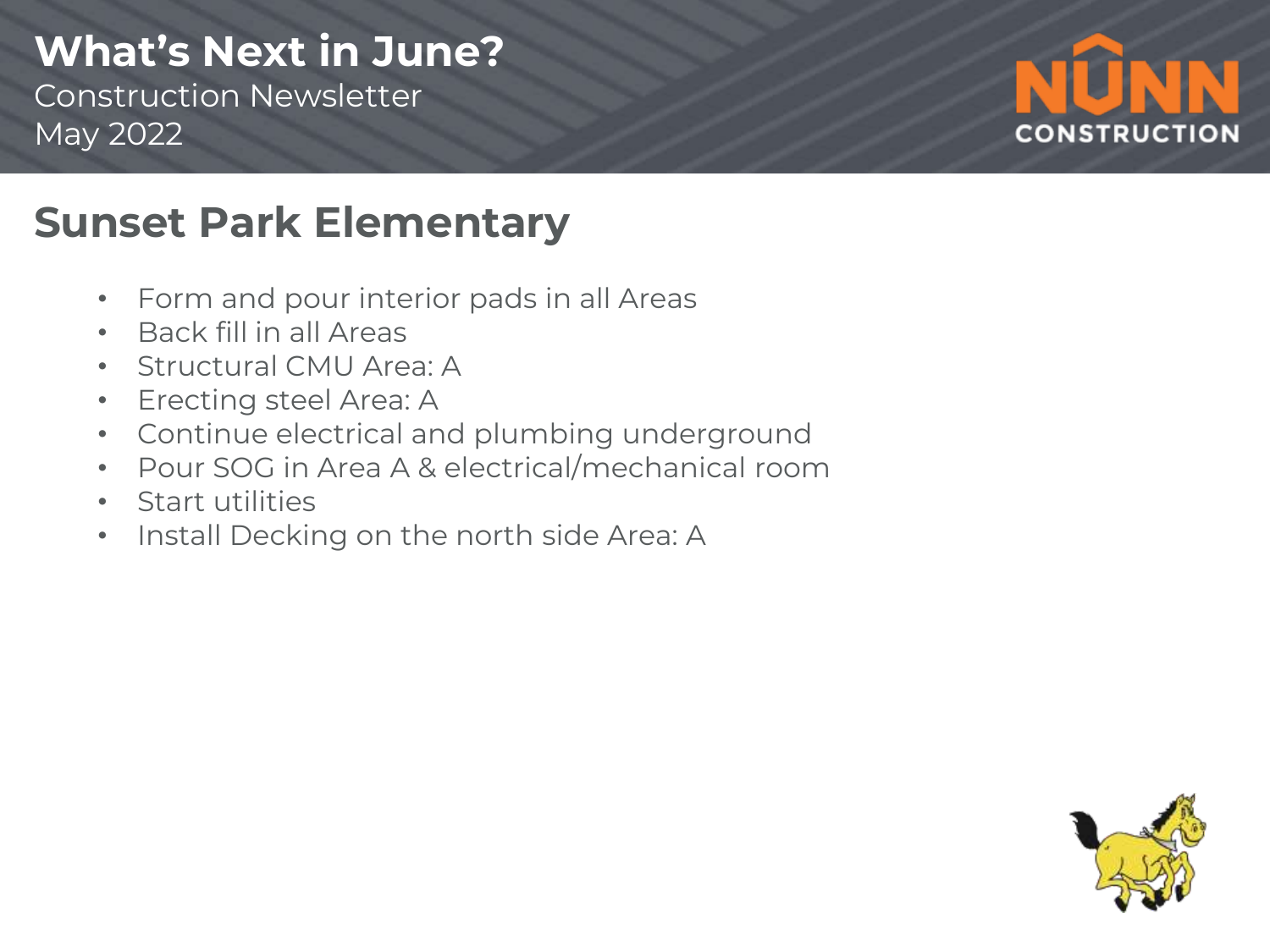### **Community Impacts & Safety** Construction Newsletter May 2022



Community Impacts

- Construction fencing and parking
- The water line tie-ins will start early June

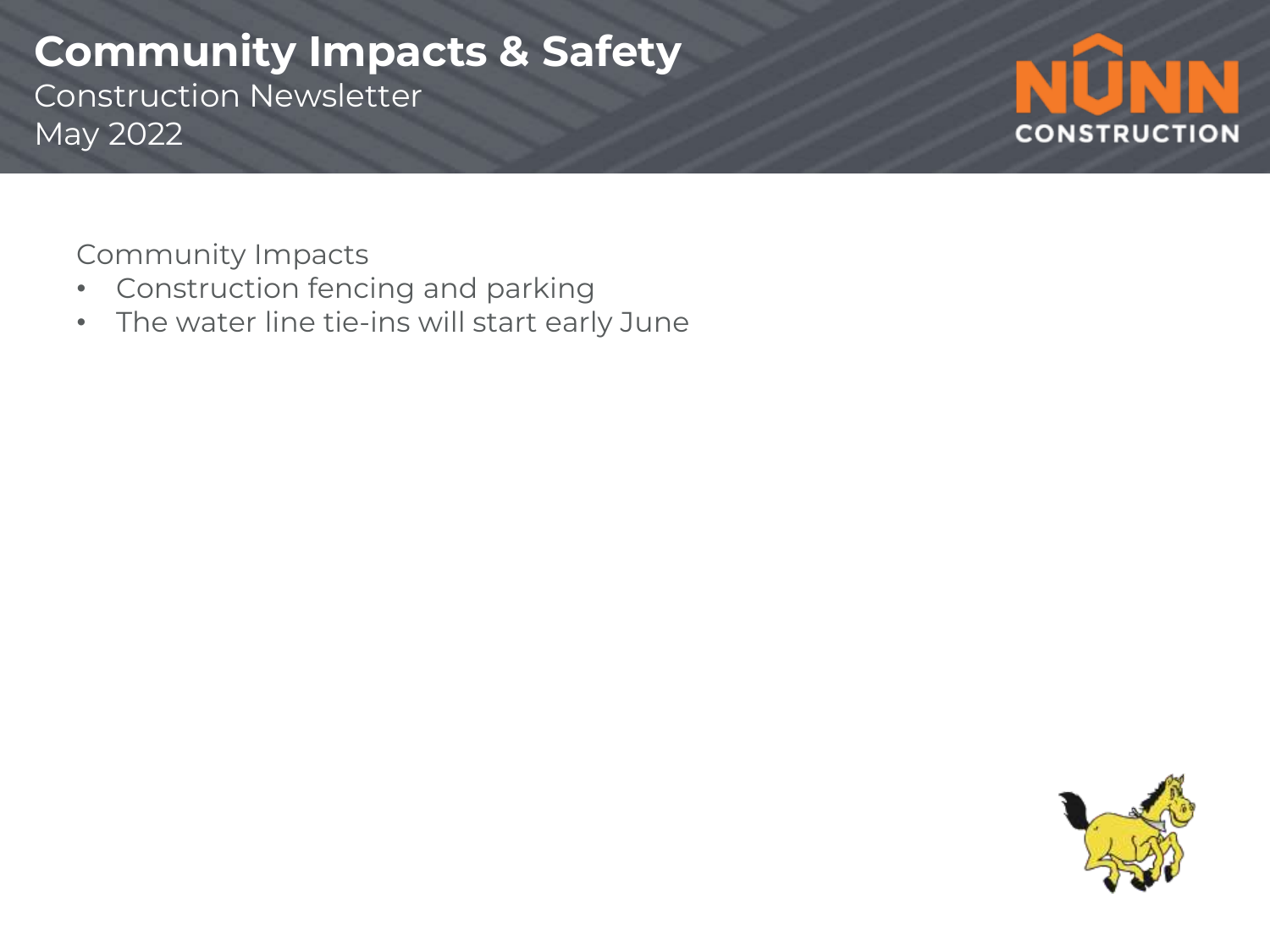## **Subcontractors on Site**

Construction Newsletter May 2022



# **Present**

- General Contractor: Nunn Construction
- Earthwork: Latcon
- **Concrete Foundations:** Rusin
- 
- Electrical: Gonzales
- Damproofing/Waterproofing: AAA Waterproofing
- 

• Plumbing: Vision Mechanical • Masonry: DS Masonry

# **Arriving Soon**

- Steel Erector: ICM
- Concrete Flatwork: Araco
- Framing and Drywall GCP

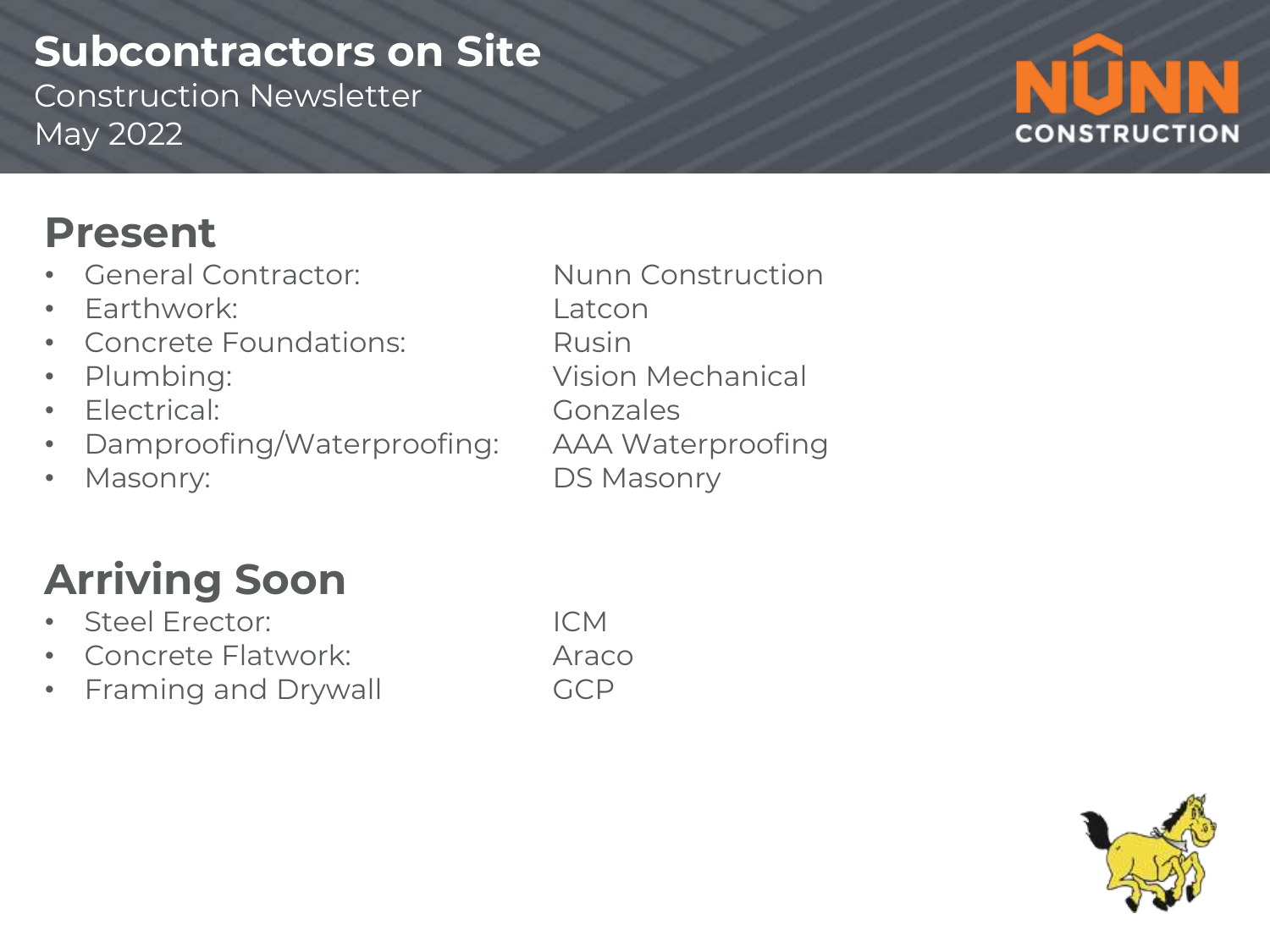### **Weekly Weather** Construction Newsletter May 2022



May 2022

| <b>SUNDAY</b>       | <b>MONDAY</b>               | TUESDAY                             | WEDNESDAY               | <b>THURSDAY</b>             | FRIDAY                      | SATURDAY                       |
|---------------------|-----------------------------|-------------------------------------|-------------------------|-----------------------------|-----------------------------|--------------------------------|
| 1                   | $\overline{2}$              | 3.                                  | 4                       | 5                           | 6                           | 7                              |
|                     |                             | e                                   |                         |                             |                             |                                |
| Mostly Sunny        | Mostly Sunny                | Cloudy                              | Cloudy                  | <b>Mostly Sunny</b>         | Mostly Sunny                | <b>Mostly Sunny</b>            |
| Actual              | Actuat                      | Actual:                             | Actual:                 | Actual                      | Actual:                     | Actual:                        |
| 74°138°             | $63^{\circ}$   $40^{\circ}$ | $70^{\circ}$   31"                  | 63°   38°               | $71^{\circ}$   $43^{\circ}$ | 88° 144°                    | $91^{\circ}$   46 <sup>*</sup> |
| 0 <sub>in</sub>     | $0 \ln$                     | #0 in                               | $0 \ln$                 | $0.67$ in                   | €0 in                       | 60 <sub>in</sub>               |
| $\overline{B}$      | $\overline{9}$              | 10                                  | 11                      | 12                          | 13                          | 14                             |
|                     |                             |                                     |                         |                             |                             |                                |
| Mostly Sunny        | Mostly Sunny                | Mostly Sunny                        | Mostly Sunny            | Mostly Sunny                | Mostly Sunny                | Mostly Sunny                   |
| Actual:             | Actual                      | Actual:                             | Actual                  | Actual:                     | Actual                      | Actual                         |
| 88°   48°           | $88^{\circ}$   $68^{\circ}$ | $80^{\circ}$   47°                  | $94°$   $47°$           | $83^{\circ}$   $55^{\circ}$ | 80°   42°                   | 84°   45°                      |
| $= 0$ in            | $0$ in                      | 0 in                                | $0$ in                  | €0 in                       | $0$ in                      | $0$ in                         |
| 15                  | 16                          | 17                                  | 18                      | 19                          | 20                          | 21                             |
|                     |                             |                                     |                         |                             |                             |                                |
| Mostly Sunny        | Mostly Sunny                | Mostly Sunny                        | Mostly Sunny            | Mostly Sunny                | Cloudy                      | 时间<br>Snow                     |
| Actual:             | Actual:                     | Actual:                             | Actual:                 | Actual:                     | Actual:                     | Actual                         |
| 83°   48°           | $86^{\circ}$   50°          | $93^{\circ}$   48°                  | 88°   58°               | $92^{\circ}$   $46^{\circ}$ | $51^{\circ}$   $33^{\circ}$ | 45°133°                        |
| $0$ in              | $00 \ln$                    | $0$ in                              | $0 \in \mathbb{R}$      | €0 in                       | #0 in                       | $0.72$ in                      |
| 22                  | 23                          | 24                                  | 25                      | 26                          | 27                          | 28                             |
|                     |                             |                                     |                         |                             |                             |                                |
|                     |                             |                                     |                         |                             |                             |                                |
| Cloudy<br>Actual    | Cloudy<br>Actual:           | <b>Scattered Showers</b><br>Actual: | Mostly Sunny<br>Actual: | Mostly Sunny<br>Actual:     | Partly Cloudy<br>Forecast   | Mostly Cloudy<br>Forecast:     |
| 57"   39"           | $60^{\circ}$   $43^{\circ}$ | $52^{\circ}$   45"                  | $72^{\circ}$   41"      | $82^{\circ}$   $44^{\circ}$ | $90^{\circ}$   $52^{\circ}$ | $90^{\circ}$ ( $55^{\circ}$    |
| $0.15$ in           | $0.28$ in                   | $0.24$ in                           | $0.34$ in               | €0 in                       | $00$ in                     | #0 in                          |
| 29                  | 30                          | 3 <sub>1</sub>                      |                         | ž                           | з                           |                                |
|                     |                             |                                     |                         |                             |                             |                                |
| Mostly Sunny        | Mostly Sunny                | Mostly Sunny                        | Partly Clinudy          | Partly Croody               | Partly Cloudy               | Partly Cloudy                  |
| Forecast            | Forecast                    | Forecast:                           | <b>Principality</b>     | Finished                    | Finalist                    | Farecest                       |
| $84^{n}$   $50^{n}$ | $76^{\circ}$   $46^{\circ}$ | $73^{\circ}$   $47^{\circ}$         | 89%   48"               | $77^{\circ}$ ) $53^{\circ}$ | 781 641                     | 86" (58"                       |
| $0$ in              | $0 \ln$                     | $0$ 0 in                            | $= 0$ in                | $\gg 0$ lm                  | i û in                      | $=0$ in                        |

Weather Days: 5/23/2022





5/25/2022

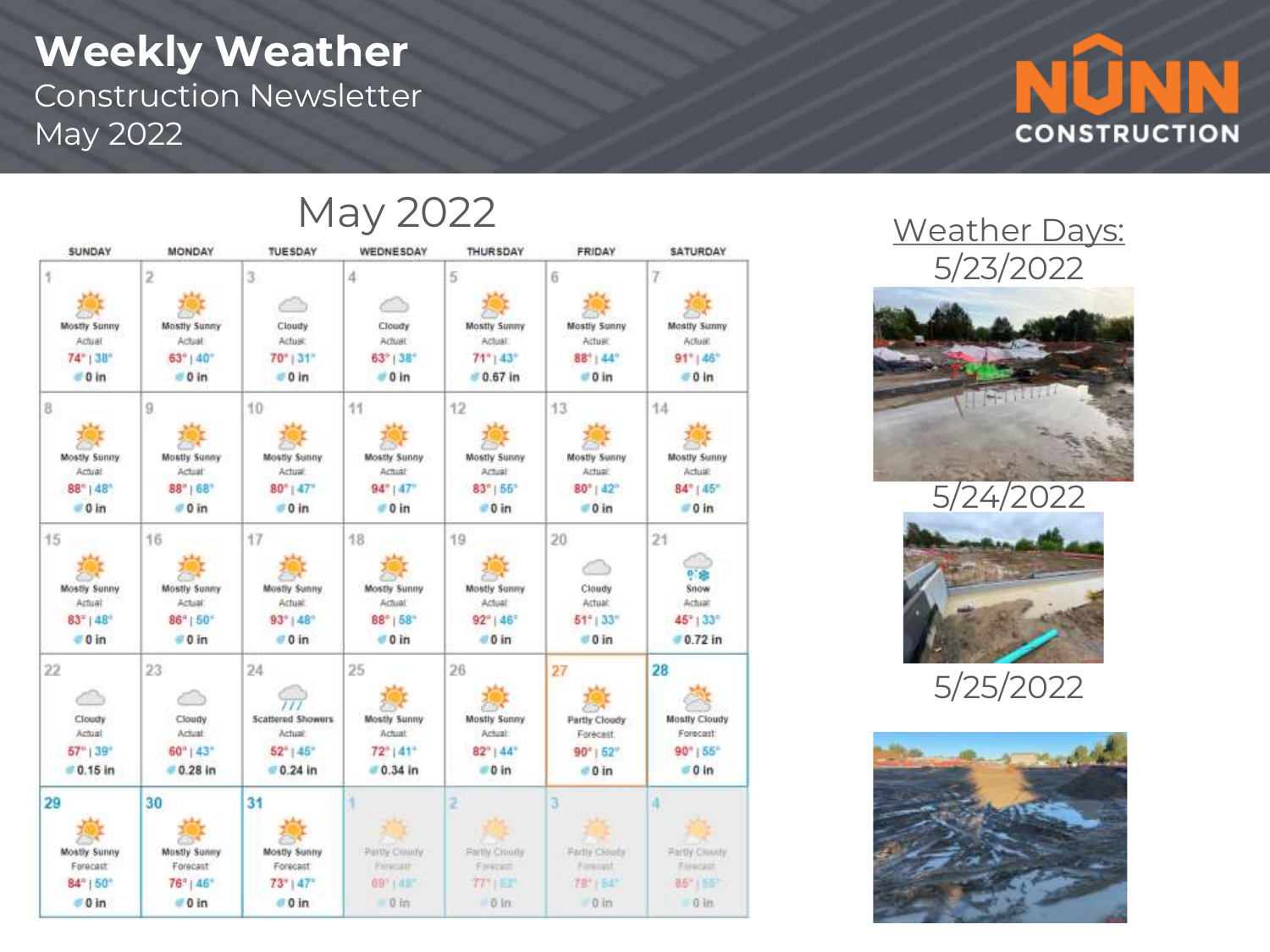Construction Newsletter May 3, 2022



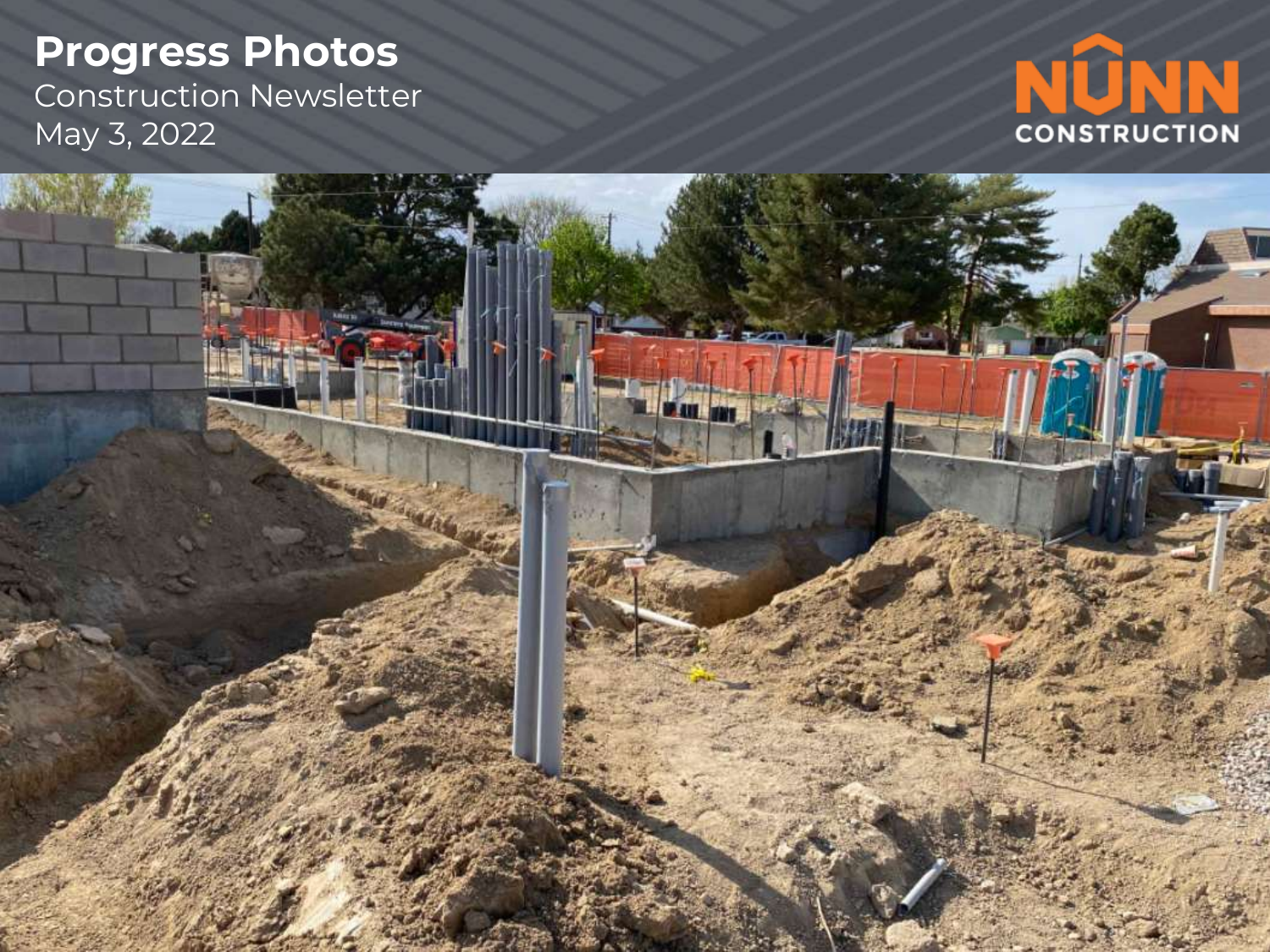#### **Progress Photos** Construction Newsletter May 10, 2022

a de de des



۰.

 $\frac{1}{2}$ 

11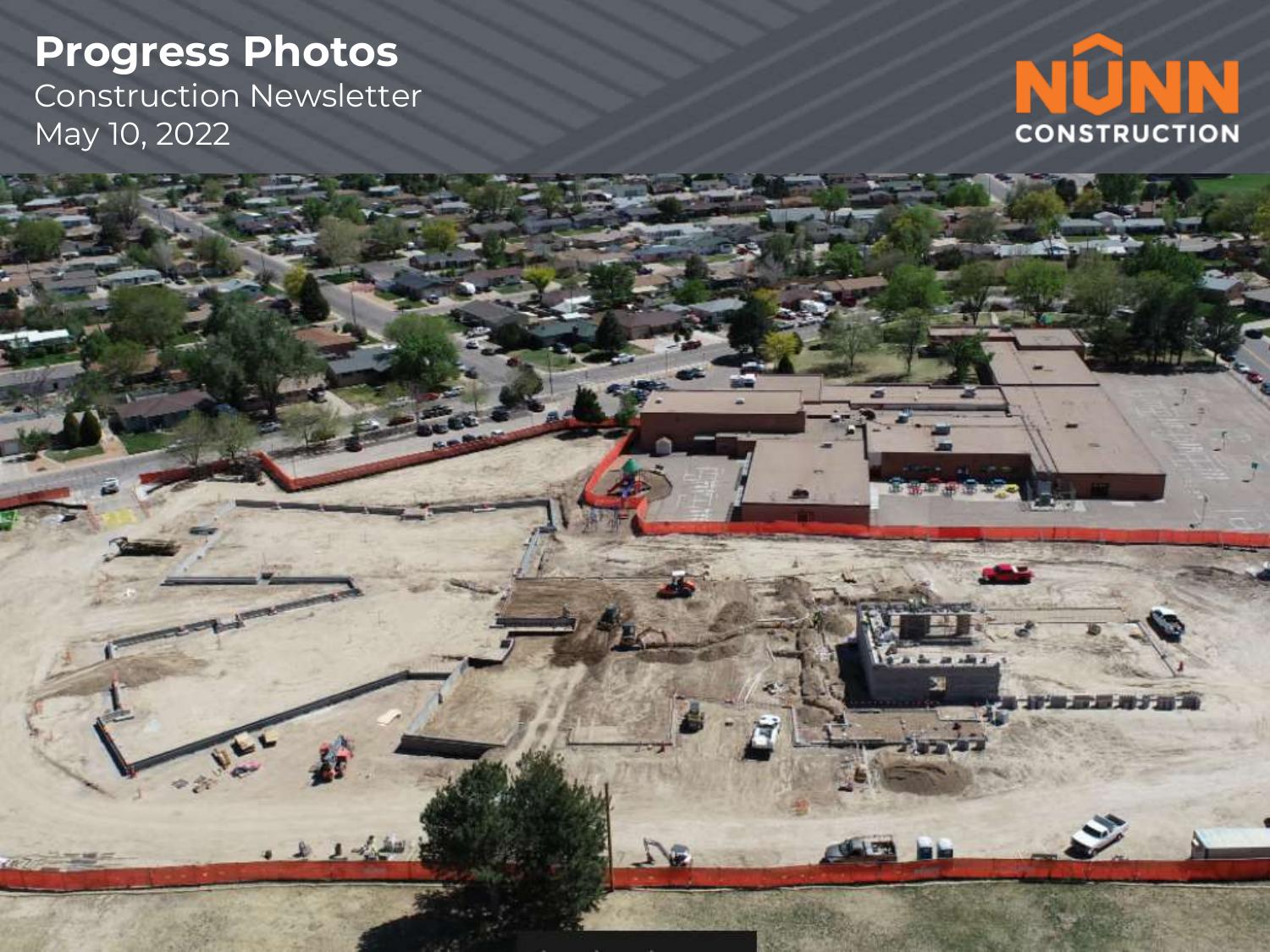Construction Newsletter May 17, 2022



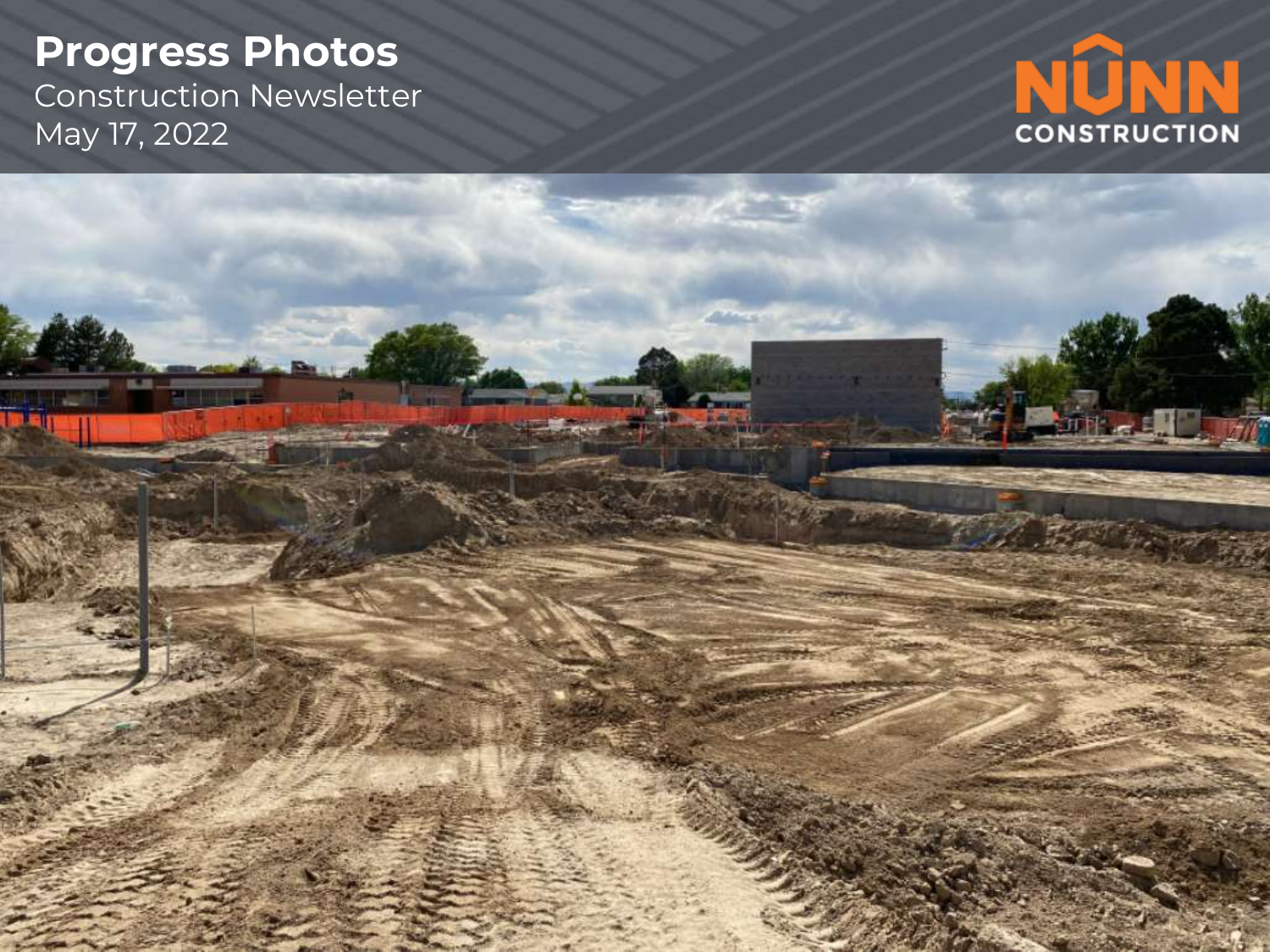Construction Newsletter May 19, 2022